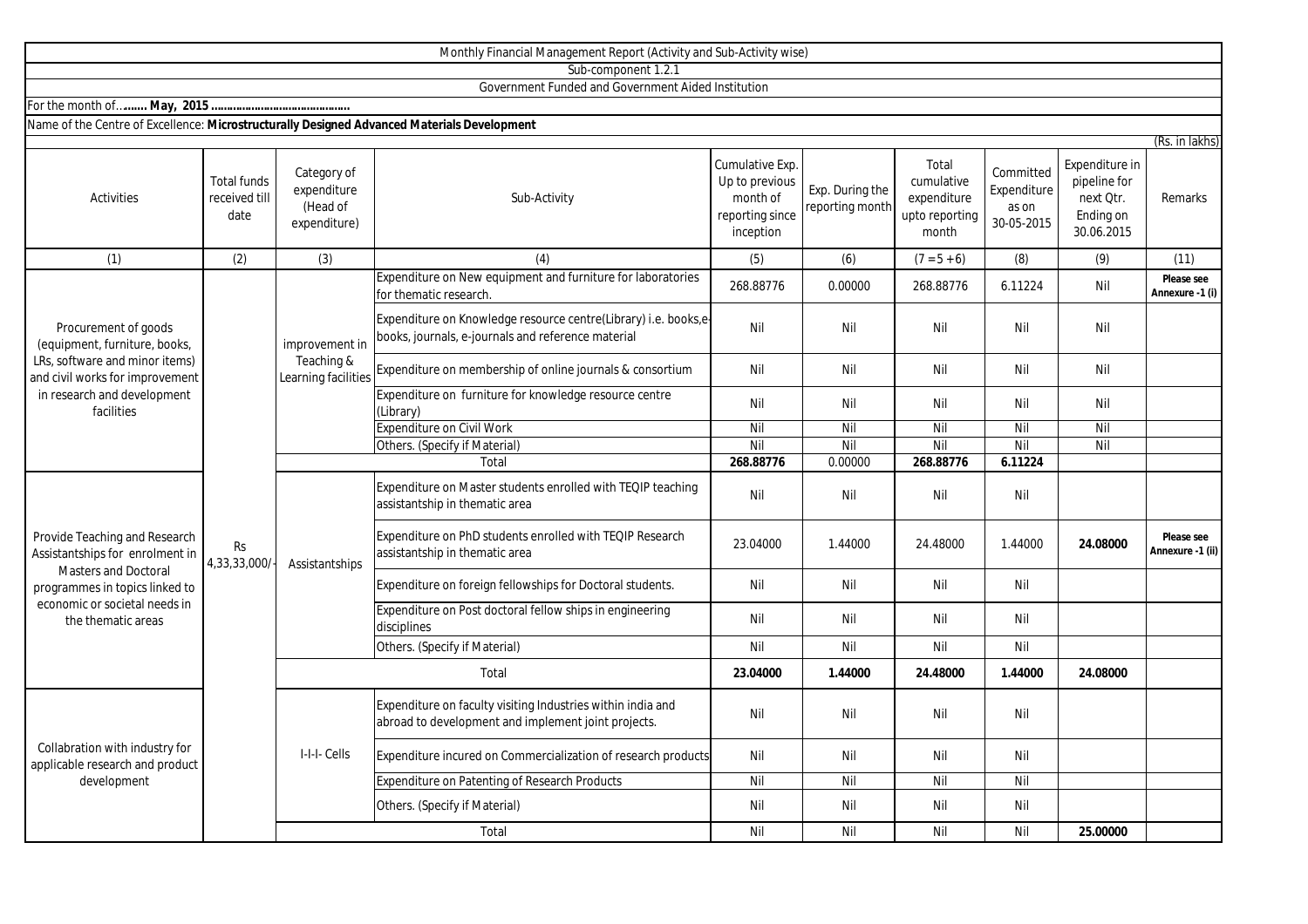| <b>Activities</b>                                                                                                                               | <b>Total funds</b><br>received till<br>date | Category of<br>expenditure<br>(Head of<br>expenditure) | Sub-Activity                                                                                                                                   | Cumulative Exp.<br>Up to previous<br>month of<br>reporting since<br>inception | Exp. During the<br>reporting month | Total<br>cumulative<br>expenditure<br>upto reporting<br>month | Committed<br>Expenditure<br>as on<br>30-05-2015 | Expenditure in<br>pipeline for<br>next Otr.<br>Ending on<br>30.06.2015 | Remarks                         |
|-------------------------------------------------------------------------------------------------------------------------------------------------|---------------------------------------------|--------------------------------------------------------|------------------------------------------------------------------------------------------------------------------------------------------------|-------------------------------------------------------------------------------|------------------------------------|---------------------------------------------------------------|-------------------------------------------------|------------------------------------------------------------------------|---------------------------------|
| National / International<br>collabration for Research and<br>Development activities with<br>Academic Institutions and<br>R<br>& D organisations |                                             | R&D                                                    | Expenditure on Securing sponsored projects and Consultancy<br>assignments                                                                      | Nil                                                                           | Nil                                | Nil                                                           | Nil                                             |                                                                        |                                 |
|                                                                                                                                                 |                                             |                                                        | Expenditure on Publication of research papers in peer reviewed<br>iournals                                                                     | Nil                                                                           | 0.08092                            | 0.08092                                                       | Nil                                             |                                                                        |                                 |
|                                                                                                                                                 |                                             |                                                        | Expenditure incured on Commercialization of research products                                                                                  | Nil                                                                           | Nil                                | Nil                                                           | Nil                                             |                                                                        |                                 |
|                                                                                                                                                 |                                             |                                                        | <b>Expenditure on Patenting of Research Products</b>                                                                                           | 0.5184                                                                        | $\mathbf 0$                        | 0.5184                                                        | Nil                                             |                                                                        |                                 |
|                                                                                                                                                 |                                             |                                                        | Expenditure on amount paid to Consultant for participation in<br>Research & Development and for delivering expert lectures                     | Nil                                                                           | Nil                                | Nil                                                           | Nil                                             |                                                                        | Please see<br>Annexure -1 (iii) |
|                                                                                                                                                 |                                             |                                                        | Expenditure on faculty visiting Industries within india and<br>abroad to development and implement joint projects.                             | Nil                                                                           | Nil                                | Nil                                                           | Nil                                             |                                                                        |                                 |
|                                                                                                                                                 |                                             |                                                        | Expenditure on characterization of sample of R & D projects                                                                                    | Nil                                                                           | Nil                                | Nil                                                           | Nil                                             |                                                                        |                                 |
|                                                                                                                                                 |                                             |                                                        | Expenditure on Presentation of paper in International Seminar,<br>Conference etc. by Doctoral students                                         | 10.94055                                                                      | 0.45229                            | 11.39284                                                      | Nil                                             |                                                                        |                                 |
|                                                                                                                                                 |                                             |                                                        | Others. (Specify if Material)                                                                                                                  | 23.16336                                                                      | 1.04323                            | 24.20659                                                      | Nil                                             |                                                                        |                                 |
|                                                                                                                                                 |                                             |                                                        | Total                                                                                                                                          | 34.62231                                                                      | 1.57644                            | 36.19875                                                      | <b>Nil</b>                                      | 13.80125                                                               |                                 |
| Enhancing research competence<br>of faculty and knowledge sharing<br>in thematic areas, both within<br>India and abroad                         |                                             | <b>FSD</b>                                             | Expenditure on faculty training for enhancement of Research<br>competence in thematic areas                                                    | 3.58528                                                                       | $\pmb{0}$                          | 3.58528                                                       | Nil                                             |                                                                        |                                 |
|                                                                                                                                                 |                                             |                                                        | Expenditure incurred on Participation by faculty in seminars,<br>conferences, workshops and Continuing Education Programes<br>(CEPs) etc.      | 0.19965                                                                       | $\Omega$                           | 0.19965                                                       | Nil                                             |                                                                        |                                 |
|                                                                                                                                                 |                                             |                                                        | Expenditure on Organizing thematic area training programmes,<br>workshops, seminars, conferences and Continuing Education<br>Programmes (CEPs) | Nil                                                                           | Nil                                | Nil                                                           | Nil                                             |                                                                        |                                 |
|                                                                                                                                                 |                                             |                                                        | Expenditure on staff development                                                                                                               | Nil                                                                           | Nil                                | $\overline{N}$                                                | Nil                                             |                                                                        |                                 |
|                                                                                                                                                 |                                             |                                                        | Expenditure on seed grant to researchers to venture into new<br>directions within the specified theme.                                         | Nil                                                                           | Nil                                | Nil                                                           | Nil                                             |                                                                        |                                 |
|                                                                                                                                                 |                                             |                                                        | Others. (Specify if Material)                                                                                                                  | Nil                                                                           | Nil                                | Nil                                                           | Nil                                             |                                                                        |                                 |
|                                                                                                                                                 |                                             |                                                        | Total                                                                                                                                          | 3.78493                                                                       | $\mathbf{0}$                       | 3.78493                                                       | Nil                                             | 46.21507                                                               |                                 |
| Incremental operating cost                                                                                                                      |                                             | <b>IOC</b>                                             |                                                                                                                                                | 10.74405                                                                      | 0.51445                            | 11.25850                                                      | 0.29000                                         | 38.45150                                                               |                                 |
| <b>GRAND TOTAL</b>                                                                                                                              |                                             |                                                        | 341.07905                                                                                                                                      | 3.53089                                                                       | 344.60994                          | 7.84224                                                       | 147.54782                                       |                                                                        |                                 |